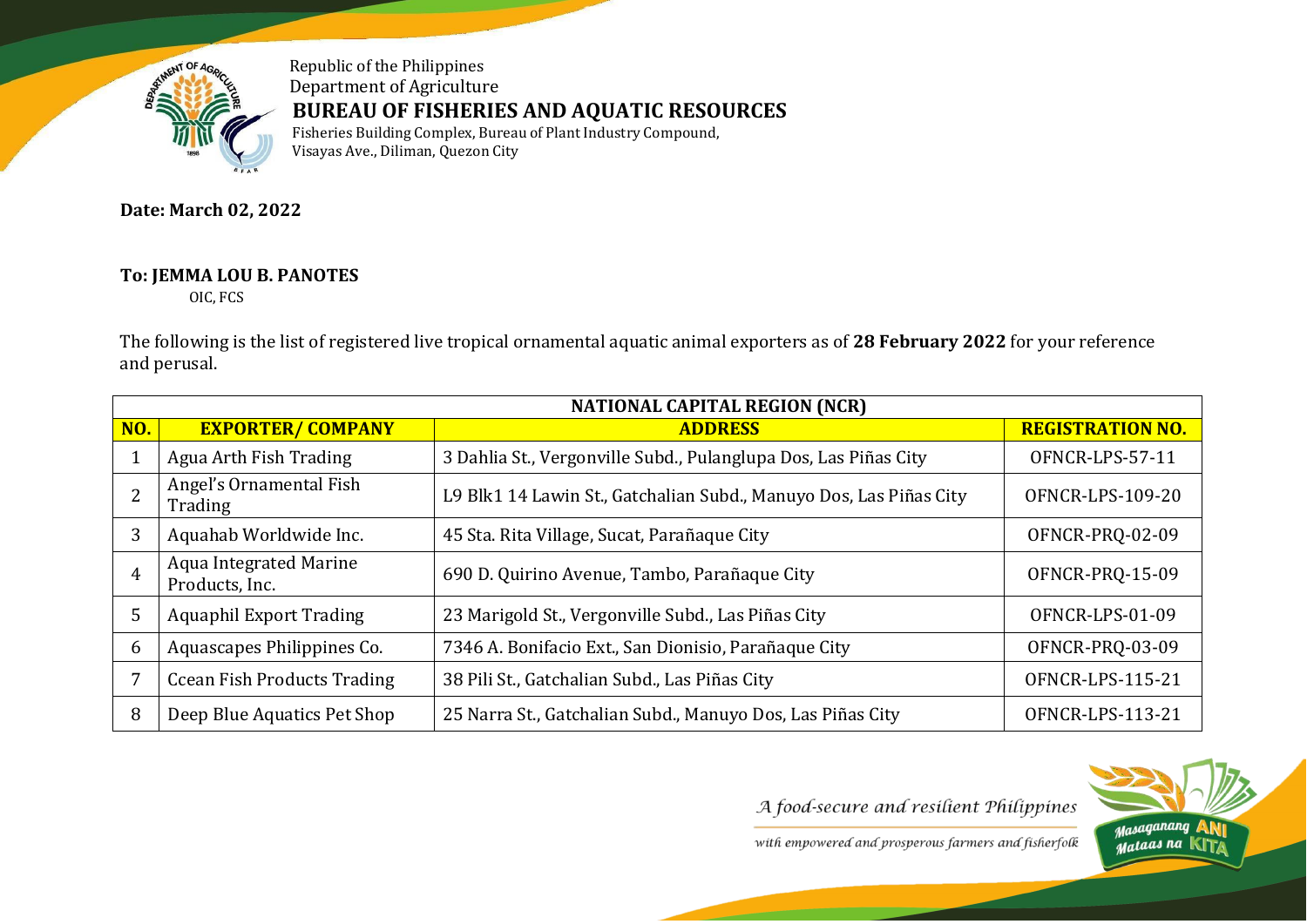

## Republic of the Philippines Department of Agriculture **BUREAU OF FISHERIES AND AQUATIC RESOURCES**

Fisheries Building Complex, Bureau of Plant Industry Compound, Visayas Ave., Diliman, Quezon City

| 9  | <b>DXCUS Aquaculture Trading</b>                             | 117 Quirino Highway, Baesa, Novaliches, Quezon City                              | OFNCR-QZN-87-16  |
|----|--------------------------------------------------------------|----------------------------------------------------------------------------------|------------------|
| 10 | <b>ED Aqua Marine Export</b>                                 | 23 Rosal St., Vergonville Subd., Las Piñas City                                  | OFNCR-LPS-36-09  |
| 11 | <b>Franz Marine Trading</b>                                  | Block 6 lot 4 San Nicolas St., Gatchalian Subd., San Dionisio,<br>Parañaque City | OFNCR-PRQ-47-10  |
| 12 | International Southern Pacific<br><b>Trading Corporation</b> | 122 Caliraya Drive., Marian Lakeview Park, Parañaque City                        | OFNCR-PRQ-05-09  |
| 13 | JACC International Trading                                   | 1216 Camaro St., Ph6, Gatchalian Subd., Las Piñas City                           | OFNCR-LPS-112-21 |
| 14 | Jama Aquatics Trading                                        | 88 Venus St., Phase 3C, Gatchalian Subd., Las Piñas City                         | OFNCR-LPS-79-15  |
| 15 | <b>JEMM Fish Haus</b>                                        | 29 Marigold St., Vergonville, Pulanglupa, Las Piñas City                         | OFNCR-LPS-92-17  |
| 16 | Marinaquaria Fish Trading                                    | 45 Bernabe St., Greenheights Village, San Isidro, Parañaque City                 | OFNCR-PRQ-111-21 |
| 17 | Marine Angel Enterprise                                      | 109 Oriel St., Moonville Subd., Sun Valley, Parañaque City                       | OFNCR-PRQ-07-09  |
| 18 | <b>MBDB Marine Trading</b>                                   | 806 S. Marquez St., Gatchalian Subd., Manuyo Dos, Las Piñas City                 | OFNCR-LPS-86-16  |
| 19 | NJ Tropical Marine Trading                                   | 7 Tropical Lane St. Area 5 Fourth State, Parañaque City                          | OFNCR-PRQ-42-10  |
| 20 | Paqualife Corp.                                              | 168 Veronica de Leon St., Pascor Subd., Sto. Niño, Parañaque City                | OFNCR-PRQ-08-09  |
| 21 | RE Pacific Quality Trading Inc.                              | 7880 R. Castillo St., Gatchalian Subd., Manuyoll, Las Piñas City                 | OFNCR-LPS-09-09  |
| 22 | RVS Fishworld Inc.                                           | Block 4 Lot 31 Camella Homes 1, Muntinlupa City                                  | OFNCR-MTP-10-09  |
| 23 | Sam-Rose Aquamarine Trading                                  | 2 Banaba St. Gatchalian Subd. Phase 7, Brgy Manuyo Dos, Las<br>Piñas             | OFNCR-LPS-30-10  |
| 24 | <b>SCC Aquatic Sea Life Trading</b><br>International         | Lot 10, Blk 13 Kilyawan St., Phase 2A Gatchalian Subdivision, Las<br>Piñas City  | OFNCR-LPS-72-13  |

A food-secure and resilient Philippines

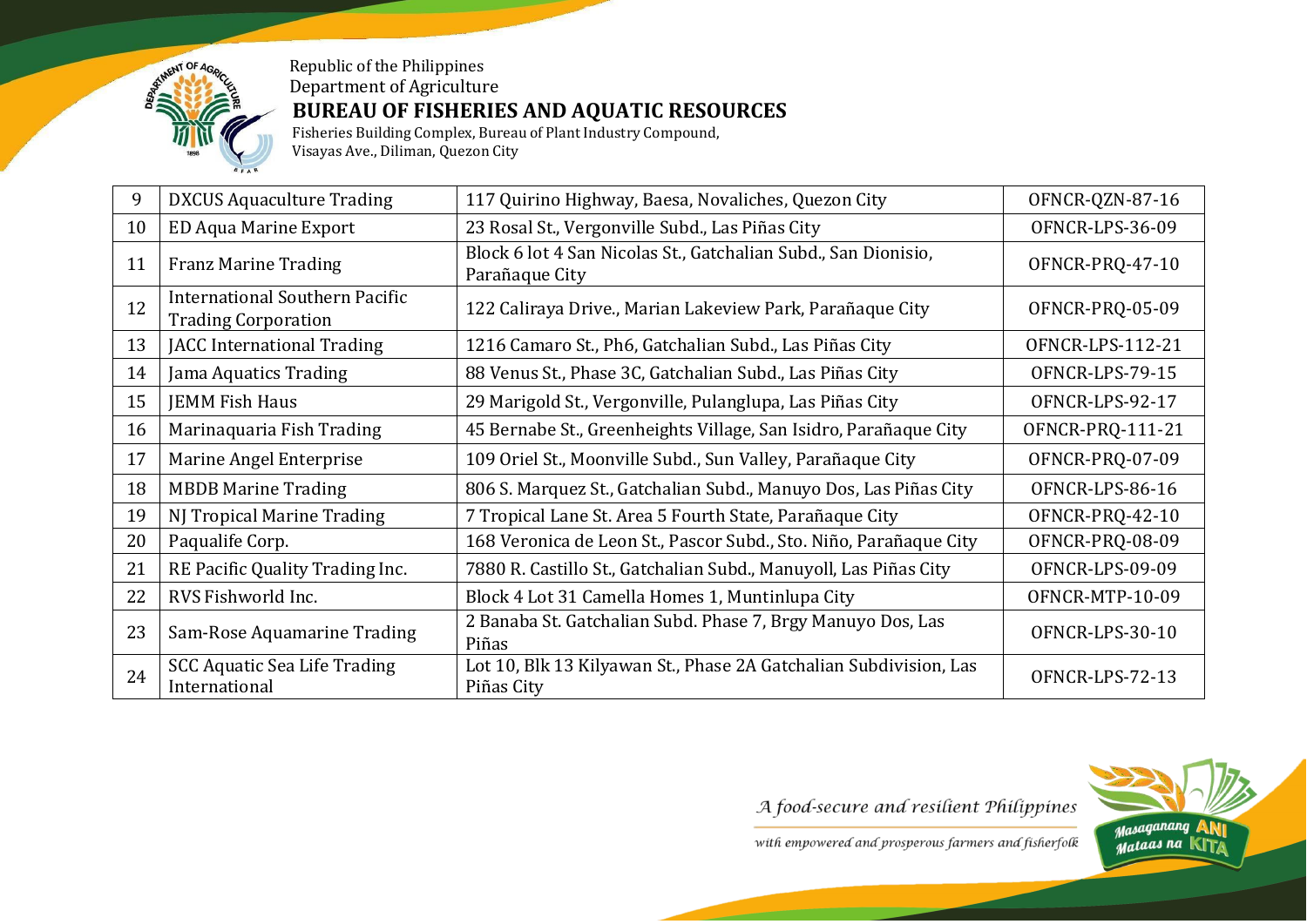

## Republic of the Philippines Department of Agriculture **BUREAU OF FISHERIES AND AQUATIC RESOURCES**

Fisheries Building Complex, Bureau of Plant Industry Compound, Visayas Ave., Diliman, Quezon City

| 25                | Son's Aquarium Fish Trading                               | Block 4 Lot 4 Aguila St., Gatchalian Subd., Manuyo dos, Las Piñas<br>City       | OFNCR-LPS-68-13 |  |
|-------------------|-----------------------------------------------------------|---------------------------------------------------------------------------------|-----------------|--|
| 26                | S.T.A.R. (Sharp Target Aquatic<br>Resources)              | Lot 7 Block 2 Phase 2B Lawin St., Phase 2 Gatchalian Subd., Las<br>Piñas City   | OFNCR-LPS-12-09 |  |
| 27                | <b>SCC Aquatic Sea Life Trading</b><br>International      | Lot 10, Blk 13 Kilyawan St., Phase 2A Gatchalian Subdivision, Las<br>Piñas City | OFNCR-LPS-72-13 |  |
| 28                | Son's Aquarium Fish Trading                               | Block 4 Lot 4 Aguila St., Gatchalian Subd., Manuyo dos, Las Piñas<br>City       | OFNCR-LPS-68-13 |  |
| 29                | S.T.A.R. (Sharp Target Aquatic<br>Resources)              | Block 2 Lawin St., Phase 2 Gatchalian Subd., Las Piñas City                     | OFNCR-LPS-12-09 |  |
| 30                | Supermarine Trading Inc.                                  | Lot 16 Blk 13 Martinville BF Homes, Genesis, Manuyo Dos, Las<br>Pinas City      | OFNCR-PRQ-13-09 |  |
| 31                | <b>Suremarine Products Trading</b>                        | 15 Banaba St., Gatchalian Subd., las Piñas City                                 | OFNCR-LPS-32-09 |  |
|                   |                                                           | <b>REGION IV-A</b>                                                              |                 |  |
| 1                 | Animalia 2000 Ichi Ban Inc.                               | St. Monique Valais, 53 Avenue Monique, Brgy. Pantok, Binangonan<br>Rizal        | OFR4A-RZL-45-10 |  |
| <b>REGION VII</b> |                                                           |                                                                                 |                 |  |
|                   | Aquaphil Export Trading (Cebu)                            | Tapon, Sta. Rosa, Olango Island, Lapu-lapu City                                 | OFR7-CEB-101-18 |  |
| $\overline{2}$    | <b>Cebu Mactan Quality Marine</b><br><b>Aquarium Fish</b> | Baybayon, Datag, Maribago, Lapu-lapu City                                       | OFR7-CEB-54-11  |  |
| 3                 | Cebu Tropical Reef Life Inc.                              | Soong, Vistamar Subd., Lapu-lapu City                                           | OFR7-CEB-80-15  |  |
| 4                 | Island Pisces Commercial Ocean<br>Fishing                 | Sitio Tam-isan, Sta. Rosa, Olango Island, Lapu-Lapu City, Cebu                  | OFR7-CEB-117-22 |  |
| 5                 | Jim Seashell Collections                                  | Sitio Malingin, Punta Engaño, Lapu-lapu City (OPON) Cebu                        | OFR7-CEB-104-18 |  |

A food-secure and resilient Philippines

Masaganang *Mataas na* KIT